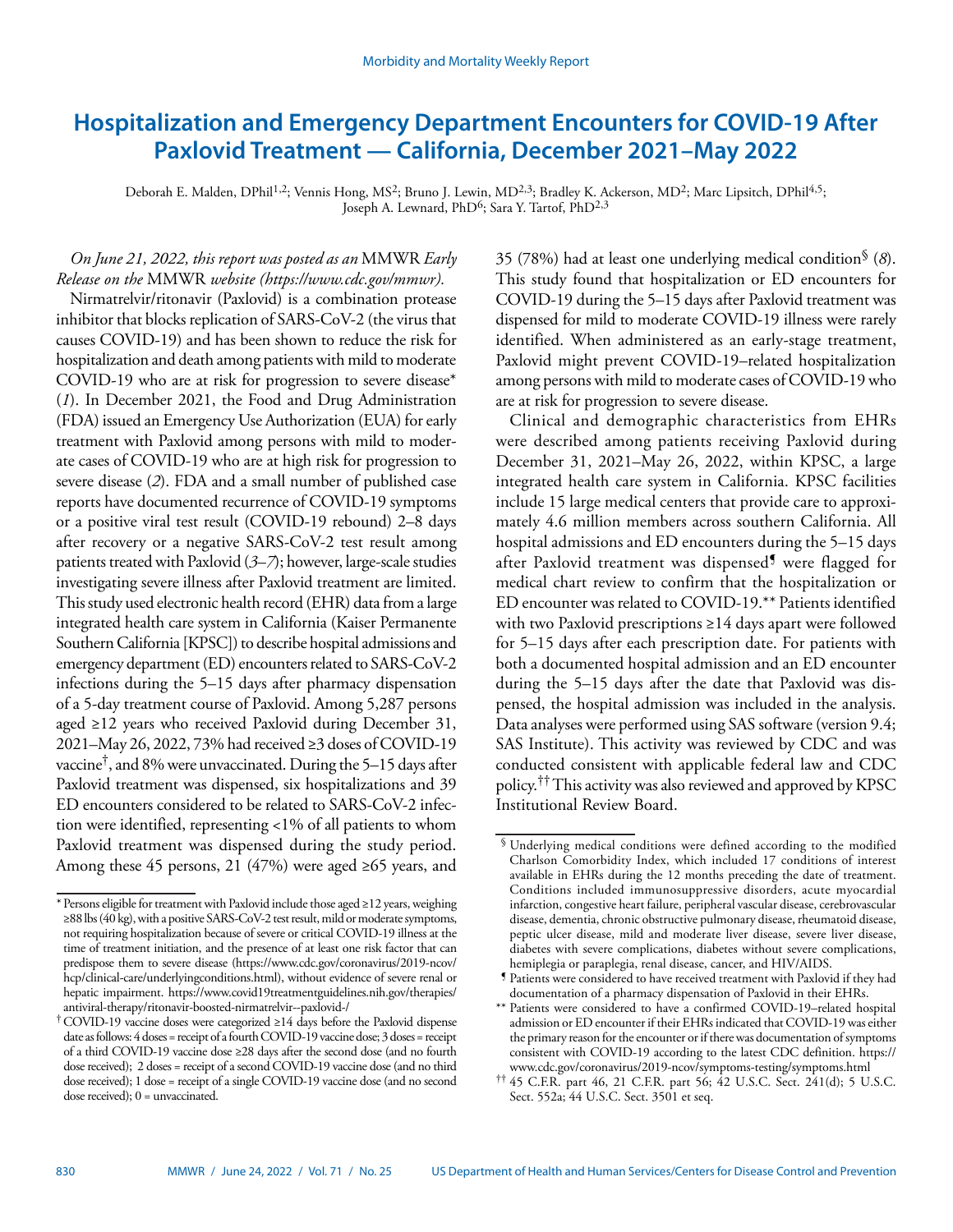#### **Summary**

#### What is already known about this topic?

Recurrence of COVID-19 symptoms and positive SARS-CoV-2 test results have been reported after completion of Paxlovid oral antiviral treatment for COVID-19, but real-world evidence of severe illness following Paxlovid is lacking.

## What is added by this report?

COVID-19–related hospital admissions and emergency department (ED) encounters occurring 5–15 days after Paxlovid treatment were described using data from a large integrated health care system. Reports of such hospitalizations or ED encounters occurred infrequently, representing <1% of Paxlovid-treated patients over the study period.

What are the implications for public health practice?

When administered as an early-stage treatment, Paxlovid might prevent COVID-19–related hospitalization among persons with mild-to-moderate COVID-19 who are at risk for progression to severe disease.

During December 31, 2021–May 26, 2022, a total of 5,287 persons aged ≥12 years received a prescription for Paxlovid, including four (<0.1%) who received two Paxlovid prescriptions ≥14 days apart. Among these 5,287 persons, 3,025 (57.2%) were female, and the median age was 61 years (Table). The largest percentage of persons (2,245; 42.5%) identified as non-Hispanic White, and 30.3% (1,603) identified as Hispanic. A total of 2,999 (56.7%) Paxlovid recipients had at least one underlying medical condition. Overall, 4,875 (92.2%) persons had received at least 1 COVID-19 vaccine dose; most (3,836; 72.5%) received at least 3 doses, and 937 (17.7%) received 2 doses at least 14 days before the date of Paxlovid prescription; a total of 412 (7.8%) Paxlovid recipients were unvaccinated.

During the 5–15 days after treatment was dispensed, six (0.11%) hospitalizations and 39 (0.74%) ED encounters among persons with symptoms consistent with COVID-19 were identified, representing <1% of all patients who received Paxlovid during the study period; three hospitalizations and 10 ED encounters had a COVID-19 diagnosis code or positive SARS-CoV-2 test result documented in the associated EHR. Twenty-one (46.7%) of these 45 patients were aged ≥65 years and 35 (77.8%) had at least one documented underlying medical condition. A higher proportion of those identified with COVID-19–related hospitalizations or ED encounters were either unvaccinated or vaccinated with 1 dose of COVID-19 vaccine (eight of 45; 17.8%) compared with all treated patients (514 of 5,287; 9.7%). Among the six hospitalized patients, five had received 3 doses of COVID-19 vaccine and one had received a single vaccine dose. All hospitalized patients had comorbidities or were of advanced age (range = 61–104 years),

which put them at increased risk for severe COVID-19. Two hospitalized patients died; both were at high risk for severe illness because of multiple comorbidities and age, and their deaths were attributed to underlying disease. The remaining four hospitalized patients recovered, as did the 39 patients with COVID-19–related ED encounters during the 5–15 days after Paxlovid was dispensed.

### **Discussion**

In this analysis of data from patients aged ≥12 years in a large integrated health care system who received Paxlovid treatment during December 2021–May 2022, hospitalizations or ED encounters for COVID-19–related illness during the 5–15 days after Paxlovid dispensation occurred among <1% of all patients. The rarity of these outcomes is consistent with evidence from recent case reports and large observational studies, which found that symptoms experienced by patients with COVID-19 rebound after treatment with Paxlovid are milder than those experienced during the primary infection (*3*–*5*) and are unlikely to lead to hospitalization (*9*,*10*).

The recurrence of symptoms might represent part of the natural history of SARS-CoV-2 infection in some persons, irrespective of treatment or vaccination status (*6*). Although little is known about the severity of COVID-19 rebound symptoms, it has been suggested that very early treatment with Paxlovid might transiently suppress viral replication before natural immunity is sufficient to complete viral clearance (*3*). This might allow for a short interval during which reboundassociated increases in SARS-CoV-2 viral load might be observed. However, the findings from the current study among approximately 5,000 eligible COVID-19 patients treated with Paxlovid suggest that responses (whether treatment-mediated, immune-mediated, or a combination of both) might be sufficient to prevent severe outcomes, including hospitalization, for most patients.

The recurrence of COVID-19 symptoms after Paxlovid treatment might also be related to other factors, including viral reinfection or the emergence of treatment-resistant mutations. In the current study, recovery from initial infection was not assessed and viral sequencing was not performed on specimens before and after treatment initiation; therefore, the distinction between progression of initial illness, COVID-19 rebound, or reinfection could not be made. However, in the limited studies that have obtained sequence data, similarity of viral strains between pre- and posttreatment specimens suggested that reinfection was unlikely, at least in the small number of patients studied (*4*). In addition, research conducted by FDA demonstrated that viral rebound in several subjects was not associated with known resistance mutations, although these analyses are ongoing (*7*).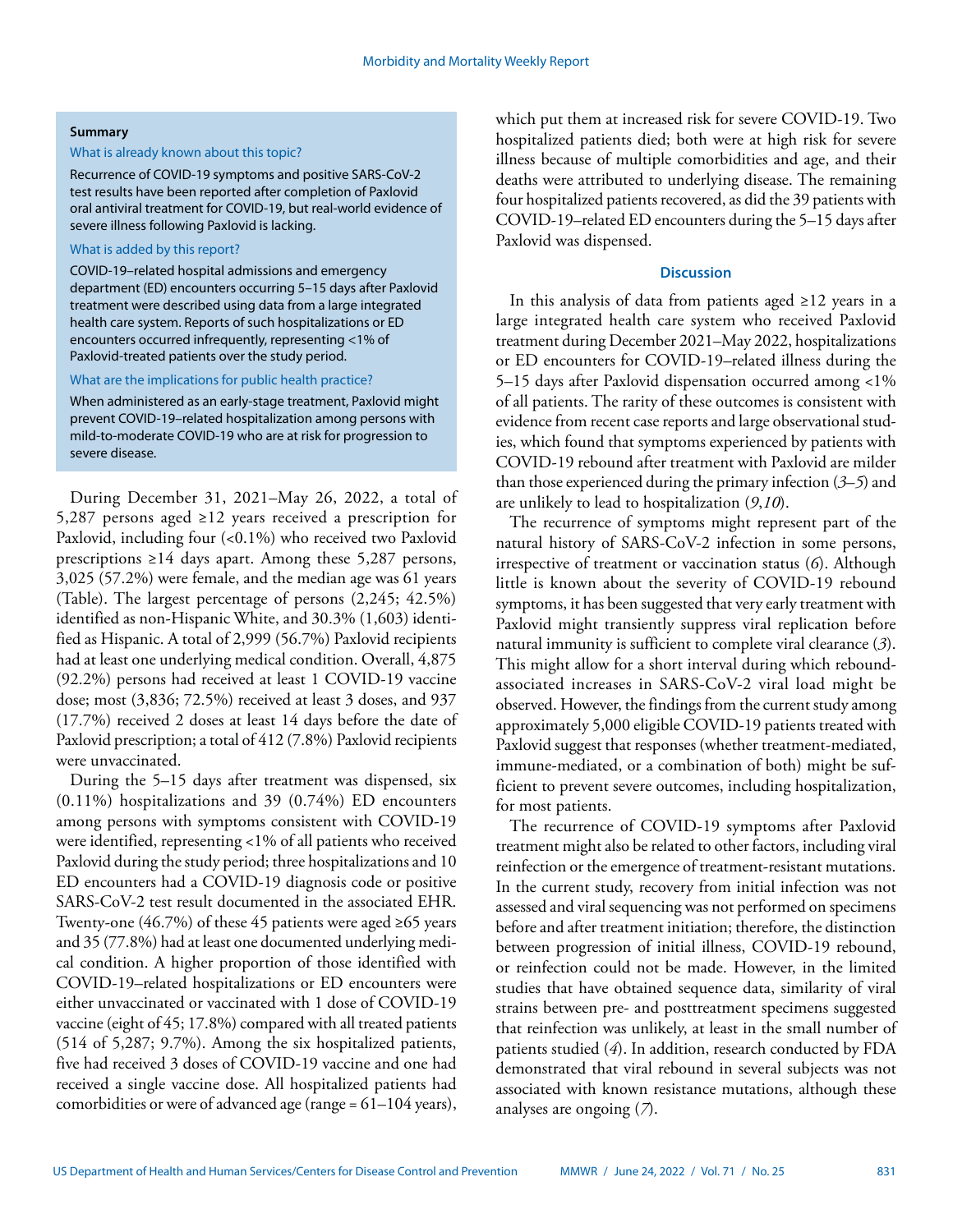| TABLE. Characteristics of persons aged ≥12 years prescribed Paxlovid treatment, by COVID-19-related hospitalizations or emergency department |
|----------------------------------------------------------------------------------------------------------------------------------------------|
| encounters 5–15 days after treatment dispensation among members of a large integrated health care system — California, December 31,          |
| 2021–May 26, 2022                                                                                                                            |

| Characteristic                           | No. (column %)          |                                                                                                   |
|------------------------------------------|-------------------------|---------------------------------------------------------------------------------------------------|
|                                          | All Paxlovid recipients | COVID-19-related* hospitalization/ED encounter<br>5-15 days after Paxlovid dispensed <sup>†</sup> |
| Total, row %                             | 5,287                   | 45 (0.9)                                                                                          |
| Age group, yrs <sup>§</sup>              |                         |                                                                                                   |
| $12 - 17$                                | 36(0.7)                 | $0 (-)$                                                                                           |
| $18 - 24$                                | 81(1.5)                 | $0 (-)$                                                                                           |
| $25 - 44$                                | 994 (18.8)              | 11(24.4)                                                                                          |
| $45 - 64$                                | 1,929 (36.5)            | 12(26.7)                                                                                          |
| $\geq 65$                                | 2,214 (41.9)            | 21(46.7)                                                                                          |
| Unknown                                  | 33(0.6)                 | 1(2.2)                                                                                            |
| Median (IQR)                             | $61(47.0 - 71.0)$       | 63 (44.5-77.0)                                                                                    |
| Sex§                                     |                         |                                                                                                   |
| Female                                   | 3,025 (57.2)            | 30(66.7)                                                                                          |
| Male                                     | 2,228 (42.1)            | 14(31.1)                                                                                          |
| Unknown                                  | 34(0.6)                 | 1(2.2)                                                                                            |
| Race and ethnicity <sup>§</sup>          |                         |                                                                                                   |
| White, non-Hispanic                      | 2,245 (42.5)            | 16(35.6)                                                                                          |
| Hispanic                                 | 1,603 (30.3)            | 14(31.1)                                                                                          |
| Asian or Pacific Islander, non-Hispanic  | 823 (15.6)              | 8(17.8)                                                                                           |
| Black, non-Hispanic                      | 327(6.2)                | 4(8.9)                                                                                            |
| Multiple or other                        | 119(2.3)                | 1(2.2)                                                                                            |
| Unknown                                  | 170(3.2)                | 2(4.4)                                                                                            |
| Charlson comorbidity index <sup>1</sup>  |                         |                                                                                                   |
| 0                                        | 2,288 (43.3)            | 10(22.2)                                                                                          |
| 1                                        | 1,321 (25.0)            | 13 (28.9)                                                                                         |
| 2                                        | 737 (13.9)              | 6(13.3)                                                                                           |
| $\geq$ 3                                 | 941 (17.8)              | 16(35.6)                                                                                          |
| No. of COVID-19 vaccine doses received** |                         |                                                                                                   |
| 0                                        | 412 (7.8)               | 5(11.1)                                                                                           |
| 1                                        | 102(1.9)                | 3(6.7)                                                                                            |
| 2                                        | 937 (17.7)              | 9(20.0)                                                                                           |
| 3                                        | 3,279 (62.0)            | 27(60.0)                                                                                          |
| 4                                        | 557 (10.5)              | 1(2.2)                                                                                            |

**Abbreviations:** ED = emergency department; EHR = electronic health record.

\* Patients were considered to have a confirmed COVID-19–related hospitalization or ED encounter if their EHRs indicated documentation of known symptoms consistent with COVID-19 illness.

† Patients were considered to have received treatment with Paxlovid if their EHR contained documentation of a pharmacy dispensation of Paxlovid.

§ At the date of treatment dispensation.

¶ The weighted Charlson Comorbidity Index included 17 conditions of interest available in EHRs from the 12 months preceding the date of treatment. Conditions included immunosuppressive disorders, acute myocardial infarction, congestive heart failure, peripheral vascular disease, cerebrovascular disease, dementia, chronic obstructive pulmonary disease, rheumatoid disease, peptic ulcer disease, mild and moderate liver disease, severe liver disease, diabetes with severe complications, diabetes without severe complications, hemiplegia or paraplegia, renal disease, cancer, and HIV/AIDs.

\*\* COVID-19 vaccine doses were categorized ≥14 days before the Paxlovid dispense date as follows: 4 doses = receipt of a fourth COVID-19 vaccine dose; 3 doses = receipt of a third COVID-19 vaccine dose ≥28 days after the second dose (and no fourth dose received); 2 doses = receipt of a second COVID-19 vaccine dose (and no third dose received); 1 dose = receipt of a single COVID-19 vaccine dose (and no second dose received); 0 = unvaccinated.

The findings in this report are subject to at least five limitations. First, COVID-19–related hospital admissions and ED encounters among patients with symptoms consistent with COVID-19 illness were used as proxy indicators of COVID-19 disease severity; these instances might include admissions and encounters for persons seeking care for unrelated conditions. Although medical chart reviews were conducted to verify that COVID-19–related illness or symptoms were potentially a primary reason for these health care encounters, misclassification might have occurred because of the nonspecific nature of COVID-19–related symptoms. Second, there was no control

population of persons who did not receive treatment with Paxlovid for mild to moderate COVID-19, and therefore the relative benefit of treatment with Paxlovid could not be determined, nor could it be distinguished from the overall benefit of receiving COVID-19 vaccination. However, data from randomized controlled trials and from large-scale observational studies have demonstrated a protective effect of Paxlovid on COVID-19– associated hospitalization and death (*1*,*9*,*10*), albeit sometimes with notably different study populations that differed by age or vaccination status. Third, data on treatment initiation and adherence were not systematically collected; therefore, persons with